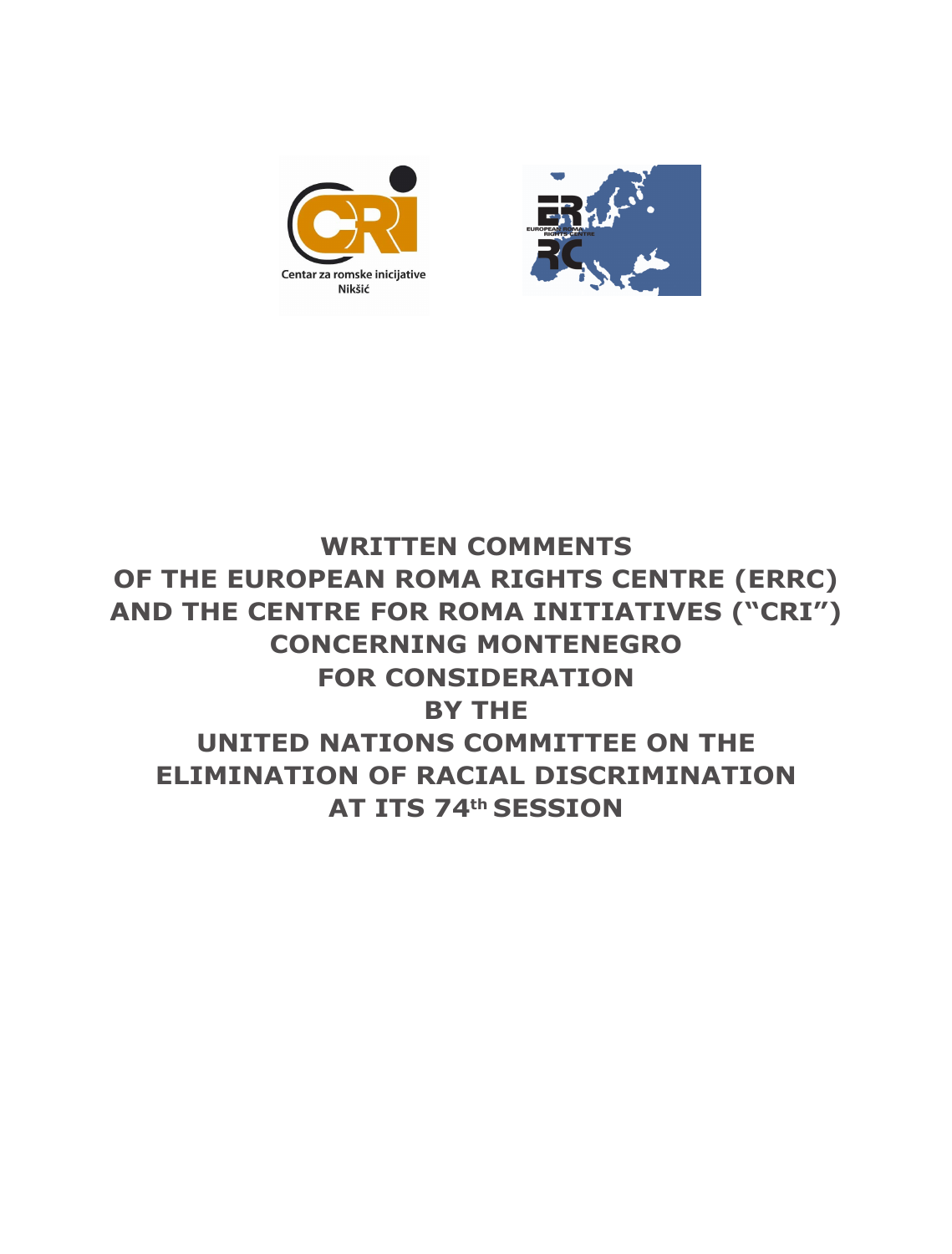# **Index**

| 4.1 ARTICLE 5B: THE RIGHT TO SECURITY OF PERSON AND PROTECTION BY THE STATE                                                                                                                                                      |  |
|----------------------------------------------------------------------------------------------------------------------------------------------------------------------------------------------------------------------------------|--|
| 4.2 ARTICLE 5C: POLITICAL RIGHTS AND ARTICLE 2.2: TEMPORARY SPECIAL                                                                                                                                                              |  |
| 4.3 ARTICLE 5E I: THE RIGHT TO WORK, TO FREE CHOICE OF EMPLOYMENT, TO JUST AND<br>FAVOURABLE CONDITIONS OF WORK, TO PROTECTION AGAINST UNEMPLOYMENT, TO<br>EQUAL PAY FOR EQUAL WORK AND TO JUST AND FAVOURABLE REMUNERATION $10$ |  |
| 4.4 ARTICLE 5E IV: THE RIGHT TO PUBLIC HEALTH, MEDICAL CARE, SOCIAL SECURITY                                                                                                                                                     |  |
|                                                                                                                                                                                                                                  |  |
|                                                                                                                                                                                                                                  |  |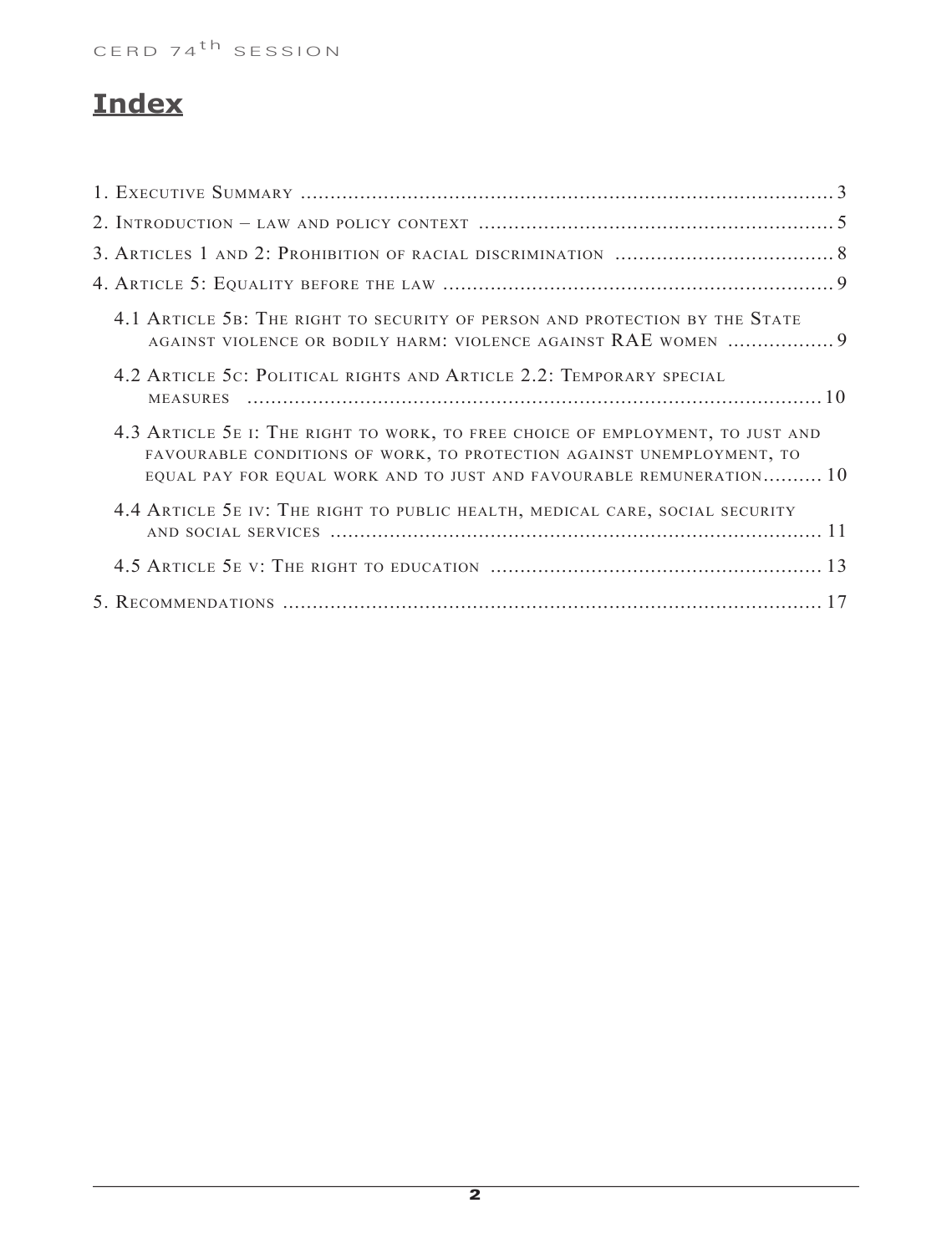# **1. Executive Summary**

The European Roma Rights Centre ("the ERRC") and the Centre for Roma Initiatives ("CRI") respectfully submit written comments concerning Montenegro for consideration by the Committee on the Elimination of Racial Discrimination ("The Committee") at its 74th session from 16 February to 9 March 2009. The ERRC is an international public interest law organisation engaging in activities aimed at combating anti-Romani racism and human rights abuse of Roma, in particular strategic litigation, international advocacy, research and policy development and training of Romani activists. The CRI is a non-governmental organisation based in Niksic, Montenegro that aims to improve the position of Romani women and children in Montenegro through comprehensive activities, research, publication focused on combating racial discrimination and violence and the promotion of the social inclusion of Romani women and children.

The partners have been monitoring the rights of Roma, Ashkalia and Egyptians (RAE) in Montenegro since 1998, revealing a number of concerns regarding the respect for human rights of Roma and other people perceived as "Gypsies."1 Most recently, in 2008 the ERRC undertook a research project investigating and documenting human rights abuses of RAE women in Montenegro, in partnership with local Romani organisations and activists, including CRI. During the research, which took place between May and September 2008, 70 RAE women from Niksic (20), Podgorica (20), Herceg Novi (15) and Berane (15) were interviewed. The results indicate that the overall situation of RAE women and girls in Montenegro is problematic in general, and alarming in some cases. The information submitted to the Committee is based on this research and accompanying desk research, focused primarily on discrimination on the areas of employment, education and access to health care and issues of violence against women. Unless otherwise specified, references to research in this report refer to the findings of the field research. The following are areas that have raised concern:

- $\triangleright$  The State of Montenegro, recognising the difficult position in which RAE continue to live, has taken a series of steps to improve their situation which is a clear improvement from previous years. However, these steps remain largely at the legislative and policy level and are yet to be fully implemented.
- $\triangleright$  No comprehensive anti-discrimination law has yet been adopted in line with the requirements of international human rights and European legal standards.
- $\triangleright$  There continues to be an enormous dearth of information, disaggregated by gender, ethnicity and other aspects which would be necessary to design, implement and evaluate effective policies which address the rights of vulnerable groups like Roma.
- $\triangleright$  No real steps have been taken to implement the National Action Plan ("NAP") adopted within the framework of the Decade of Roma Inclusion: a translational government initiative to improve the vulnerable position or Roma due to historic discrimination. However, a new policy under the name of the "Roma Strategy" has been adopted. This document envisages that 0.2% of the state budget will go towards its implementation and a series of steps have been undertaken with this aim.
- $\triangleright$  In 2006 the Law on National Minorities was passed by the parliament which envisages two main steps to increase the almost non-existent political representation of Roma in Montenegrin politics. Within
- <sup>1</sup> Ashkalia and Egyptians in Montenegro are often perceived as "Gypsies" and discriminated as such. The *abbreviation RAE is commonly used in Montenegro to include Roma, Ashkalia and Egyptians. It is common that the terms Roma and RAE are used interchangeably in official policies and reports. RAE is used throughout this report unless the reference is to an individual member or family from one of these distinct groups.*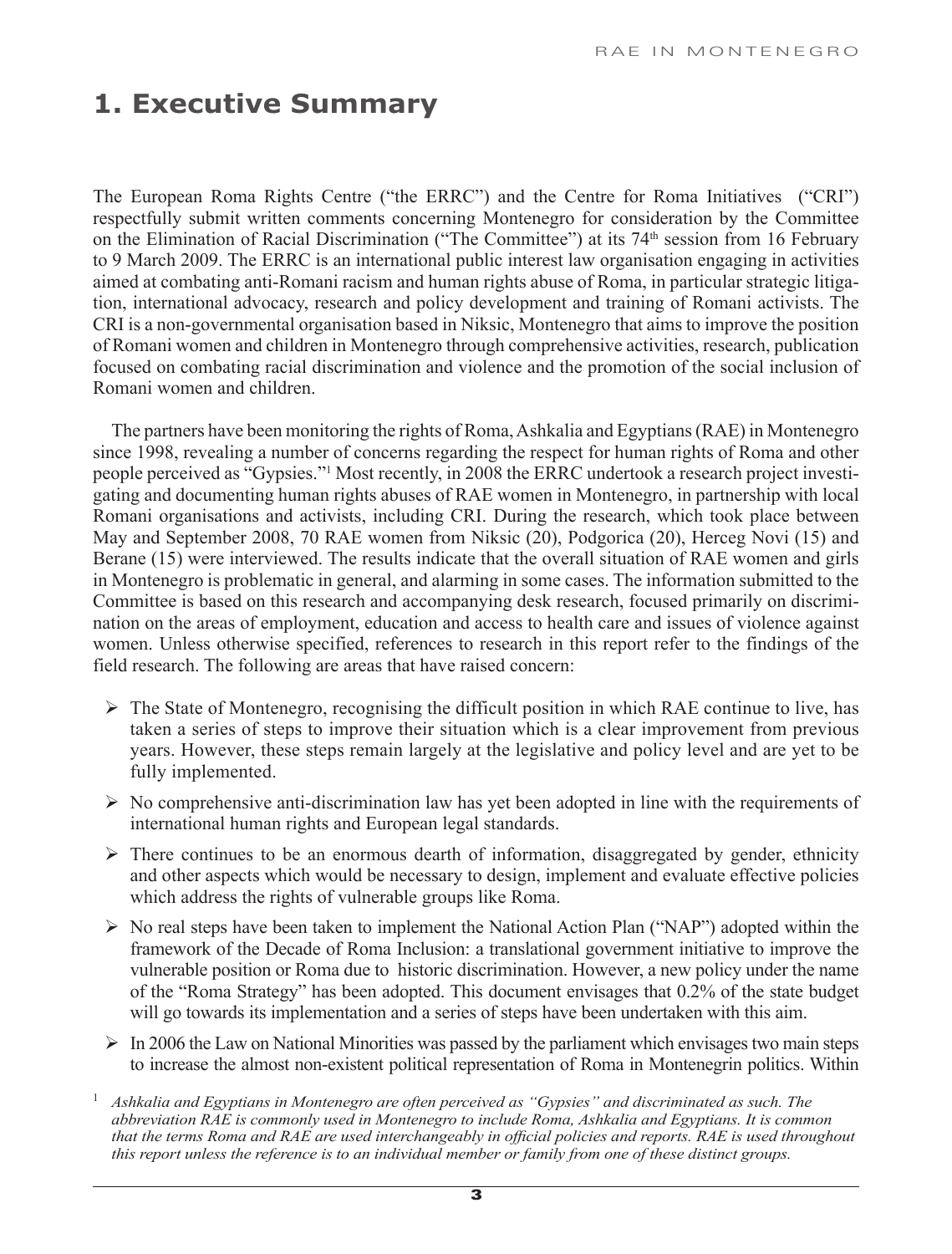its framework a Roma Council was elected in 2006 to deal with cultural matters. Furthermore, the provisions under articles 23 and 24 of the Law on National Minorities guarantee seats in parliament for minorities. However these provisions were declared unconstitutional by the relevant court.

- $\triangleright$  The Law on National Minorities does not protect people in particularly vulnerable situations such as refugees and stateless individuals, but only "citizens."
- $\triangleright$  The impact of violence against RAE women is sometimes exacerbated by prejudice and stereotypes held by police officials, resulting in a low rate of incident reporting by victims and inaction by the police when the incident is reported.
- $\triangleright$  A common perception among RAE women interviewed was the persistence of racial discrimination in the area of employment, which contributes to a disproportionate level of unemployment among RAE.<sup>2</sup>
- $\triangleright$  Poverty resulting from discrimination in areas such as education and employment forces RAE children to work in violation of international and domestic legal norms.
- $\triangleright$  Many RAE women reported persistent discrimination and harassment in access to state health facilities. Over half of the women reported that they experienced discrimination due to their ethnicity either by a doctor or a nurse or both in the form of racist language use, having to wait longer than non-RAE for care. Furthermore, many RAE cannot afford medical treatment and medicine not covered by their insurance. The situation is further exacerbated by the lack of identity documents among RAE residing in Montenegro. These factors result in a precarious health situation among Montenegro's RAE population.
- $\triangleright$  RAE children in Montenegro continue to attend school less often than others, remain for shorter periods, and are regularly provided education of substandard quality. School harassment by teachers and non-RAE pupils was identified as an important obstacle to the regular school attendance of RAE students.
- $\triangleright$  As a result of discrimination and socio-economic factors, literacy rates of RAE lag far behind non-RAE (55% for RAE compared to 99 for non-RAE). School completion rates for RAE are also disproportionately low (only 10% of adult RAE completed primary education and only 2% graduated from a high school).<sup>3</sup>
- $\triangleright$  The government is not taking adequate steps to ensure that RAE girls are able to access education on an equal basis with their non-Romani counterparts.

<sup>3</sup> *Id.*

<sup>2</sup> *United Nations Development Program (UNDP), At Risk: Roma and the Displaced in Southeast Europe, UNDP, Bratislava, June 2006. Available at: http://europeandcis.undp.org/home/show/A3C29ADB-F203-1EE9-BB0A277C80C5F9F2.*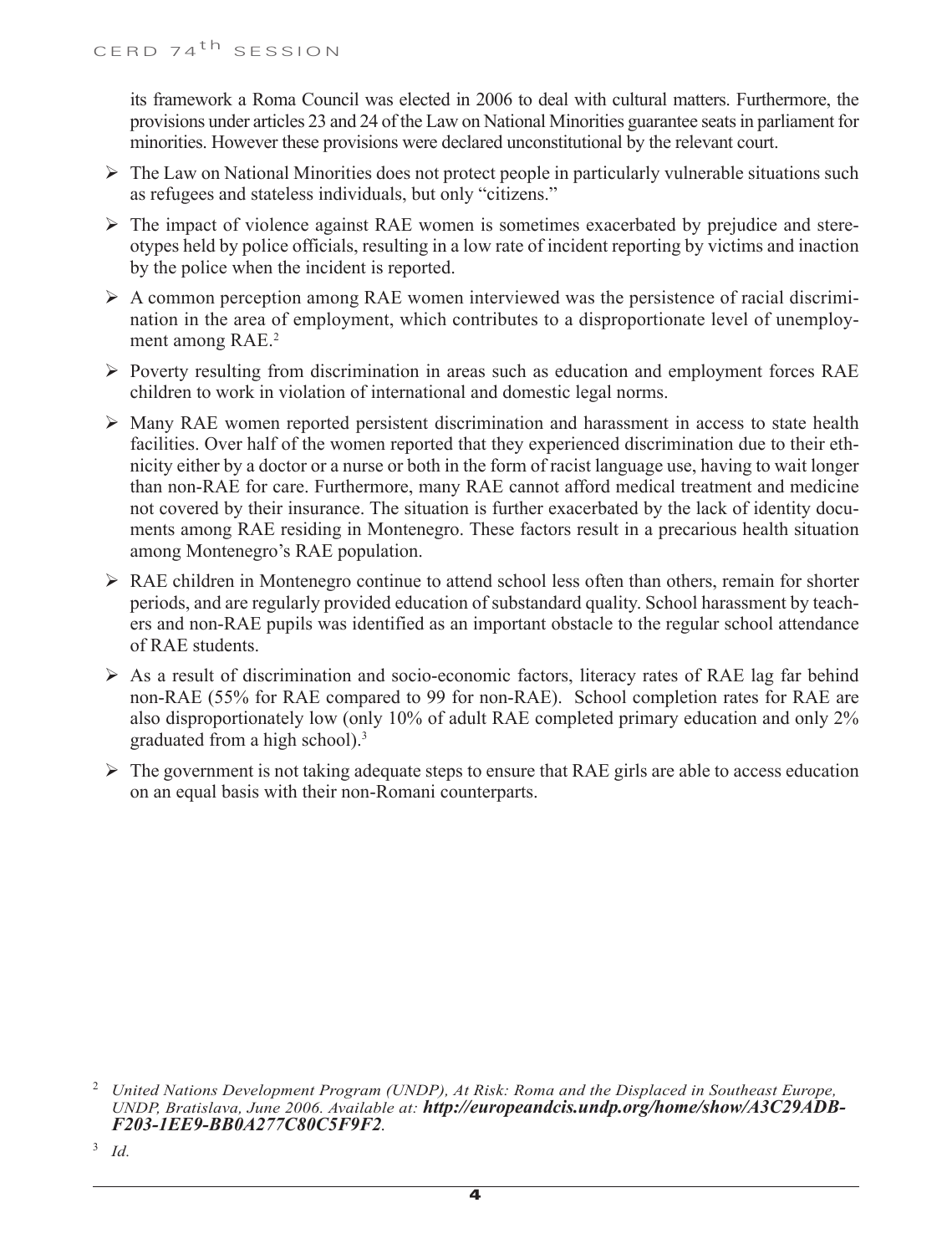## **2. Introduction – Law and policy context**

This report does not constitute a comprehensive review of all issues regarding the human rights situation of RAE in Montenegro. It highlights some specific human rights concerns with respect to RAE women and girls with regard to the International Convention on the Elimination of All Forms of Racial Discrimination ("the Convention").<sup>4</sup>

In May, 2006, the Parliament of the Republic of Montenegro declared independence from the Republic of Serbia and Montenegro based on the outcome of a referendum. The new country was granted UN membership on 28 July 2006 and became a party to the Convention on 23 October 2006.<sup>5</sup>

The latest official census from 2003 registered 2,826 Roma and Egyptians,<sup>6</sup> equalling 0.46% of the total population of Montenegro.<sup>7</sup> These numbers are thought to be much higher in reality, and some RAE NGOs estimate the number to be between 20,000 and 27,000 (some 3% of the population). Over 90% of Montenegrin RAE are Muslim in a predominantly Christian Orthodox country, constituting a religious minority as well. Many RAE have been forcibly displaced to Montenegro from Kosovo: 26,679 refugees and displaced persons lived in Montenegro as of November 2006, including 16,195 displaced persons from Kosovo, of whom 18% are RAE (2,915 persons).8 The average RAE household lives in very difficult social and economic circumstances, with high poverty rates. According to the official data included in the Montenegrin Development and Poverty Reduction Strategy, the poverty rate among the RAE population in Montenegro is 4.5 times higher than the national poverty rate.<sup>9</sup>

In February 2005, Montenegro joined the Decade of Roma Inclusion (2005-2015).10 In January 2005, Montenegro adopted its National Action Plan (NAP) for implementing the Decade. In its discussion of the background to the NAP, the government explicitly refers to international and national human rights standards, including the ICERD.<sup>11</sup> The NAP sets specific goals to facilitate full access of Roma to housing, health, employment and education. According to a 2008 assessment report, the NAP "was not efficiently implemented, largely as a result of insufficient institutional capacity and scarce financial resources."12 The same report ranks Montenegro in last place behind all the Decade countries regarding its achievements in the field of Roma integration.

- <sup>4</sup> *Available at: http://www.unhchr.ch/html/menu3/b/d\_icerd.htm.*
- <sup>5</sup> *See: http://www2.ohchr.org/english/bodies/ratification/2.htm#reservations.*
- <sup>6</sup> *2601 inhabitants identified themselves as Roma while 225 identified themselves as Egyptians. No members of the Ashkalia minority declared themselves as such during the census.*
- <sup>7</sup> *The total population of Montenegro according to the 2003 census is 62,0145. MONSTAT Statistical Office of the Republic of Montenegro. Census of Population, Households and Dwellings in the Republic of Montenegro in 2003. Available at: http://www.monstat.cg.yu/engPopis.htm.*
- <sup>8</sup> *Office of the Commissioner for Displaced Persons of the Government of the Republic of Montenegro, Podgorica, 13 November 2006. On file with the author.*
- <sup>9</sup> Montenegrin Development and Poverty Reduction Strategy. available in Montenegrin at: **http://** *www.gov.me/eng/search.php.*
- <sup>10</sup> More information about the Decade of Roma Inclusion is available online at: **http://www.romadecade.org**.
- <sup>11</sup> *See page 6 of Montenegro's NAP, available online at: http://www.romadecade.org/index.php?content=1.*
- <sup>12</sup> Decade Watch. Roma Activists Assess the Progress of the Decade of Roma Inclusion: 2007 Update. *Available online at: http://demo.itent.hu/roma/portal/downloads/DecadeWatch/DecadeWatch%202007%2 0Update%20-%20Final%20(30-07-08).pdf.*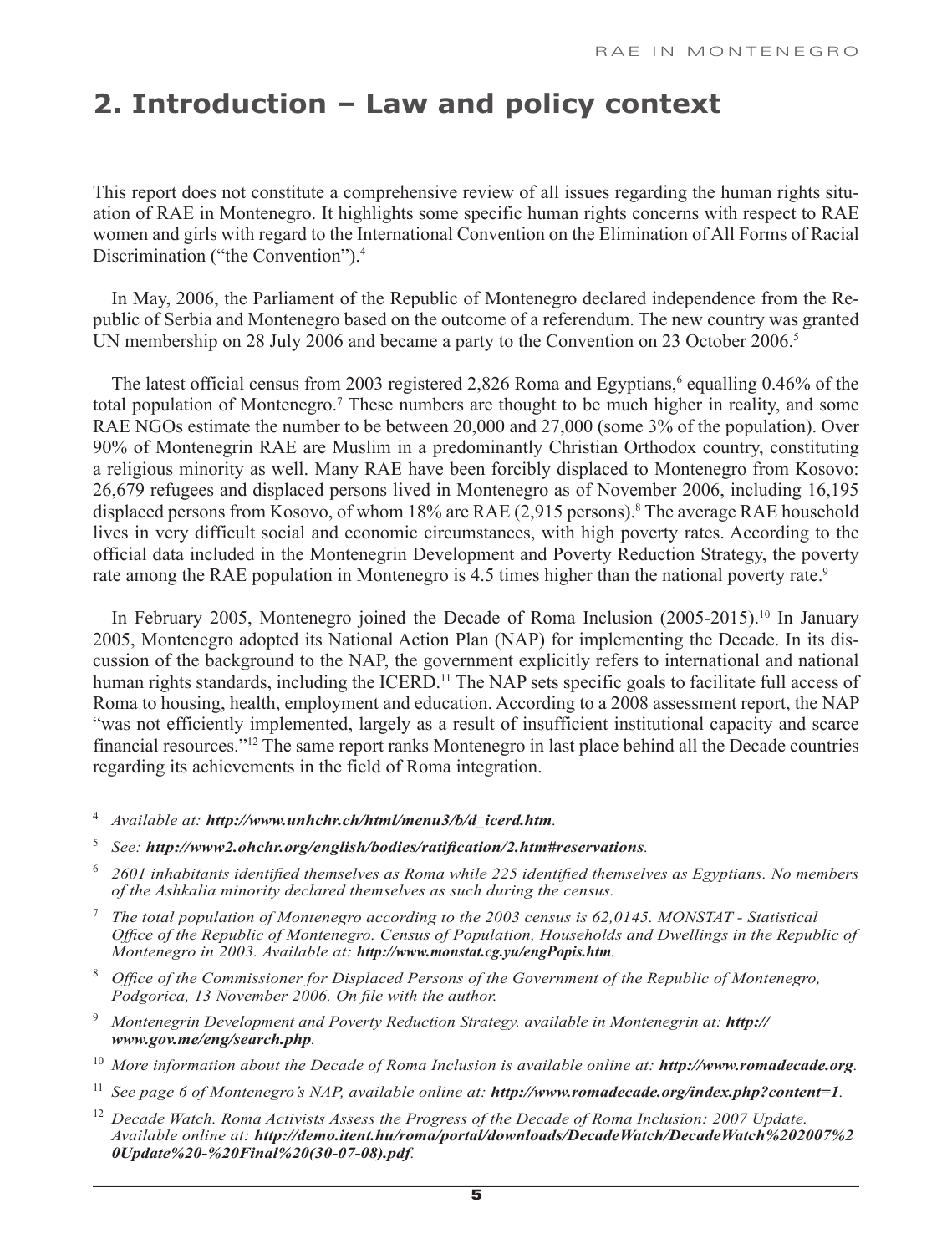Despite the overall failure to implement the NAP, in November 2007 the Montenegrin Government adopted the new Roma Strategy 2008-2012<sup>13</sup> ("the Strategy"), reserving 0.2% of the state's annual budget for its implementation. The strategy recognises the terrible socio-economic situation of the Roma population in Montenegro while it emphasises the importance of affirmative action to ensure equality. Under its framework the Government intends to undertake "appropriate, urgent and comprehensive measures" in the following eight areas:

- 1. Official statistics, database on the number, position, living conditions and principal problems of the Roma population;
- 2. Legal status, prohibition of discrimination, registration, personal documents;
- 3. Education, preservation of culture and tradition of Roma minority;
- 4. Employment and labour relations rights;
- 5. Health and healthcare;
- 6. Social and children's protection;
- 7. Housing conditions and lifestyle;
- 8. Political representation of the Roma population.

The Strategy is a very ambitious document. Key commitments under the Strategy include the collection of data desegregated by "age, gender, education structure, life conditions, problems and all other relevant data necessary for the improvement of their position [...] within 6-9 months from the start of the adoption of the strategy," the adoption of a comprehensive anti-discrimination law by 2010, the establishment of a special Commission to oversee the implementation of the Strategy and the establishment of a special office to provide free legal aid to Roma citizens. In the area of education, the strategy aims to increase the number of children enrolled in preschool education by 10% per year and to provide them with education free of charge as well as free school material for all secondary and university students and scholarships and grants. In the area of employment, the Strategy proposes to legalise sectors of the grey economy, employing Roma in the public sector, offering tax exemptions, subsidies and loans to Roma entrepreneurs or entrepreneurs that employ Roma. To improve the health situation, the Strategy proposes to carry out comprehensive research on the health situation of the Roma community and the inclusion of all Roma into the system of mandatory health insurance. In the area of housing, the Strategy sets the legalisation of irregular settlements, providing drinking water and their connection to the water supply system, sewage system and other necessary urban infrastructure, constructing residential facilities of solid material for all Roma that live in substandard housing, implementing programmes to suppress any form of segregation of the Roma population and securing a number of social housing units each year for those most vulnerable within the Roma community. The strategy also recognises the particularly vulnerable situation of Roma individuals with "unknown legal status" and it promises "to carry out the registration of residence and the issuance of personal documents" within 3 to 5 years. This policy is intended for RAE that are citizens or that are permanently residing in Montenegro but for those who lack citizenship or residence it is required that their legal status is clarified beforehand.

<sup>13</sup> *Available in Montenegrin at: http://www.vlada.cg.yu/minmanj/vijesti.php?akcija=rubrika&rubrika=304 The English version is on file with the author.*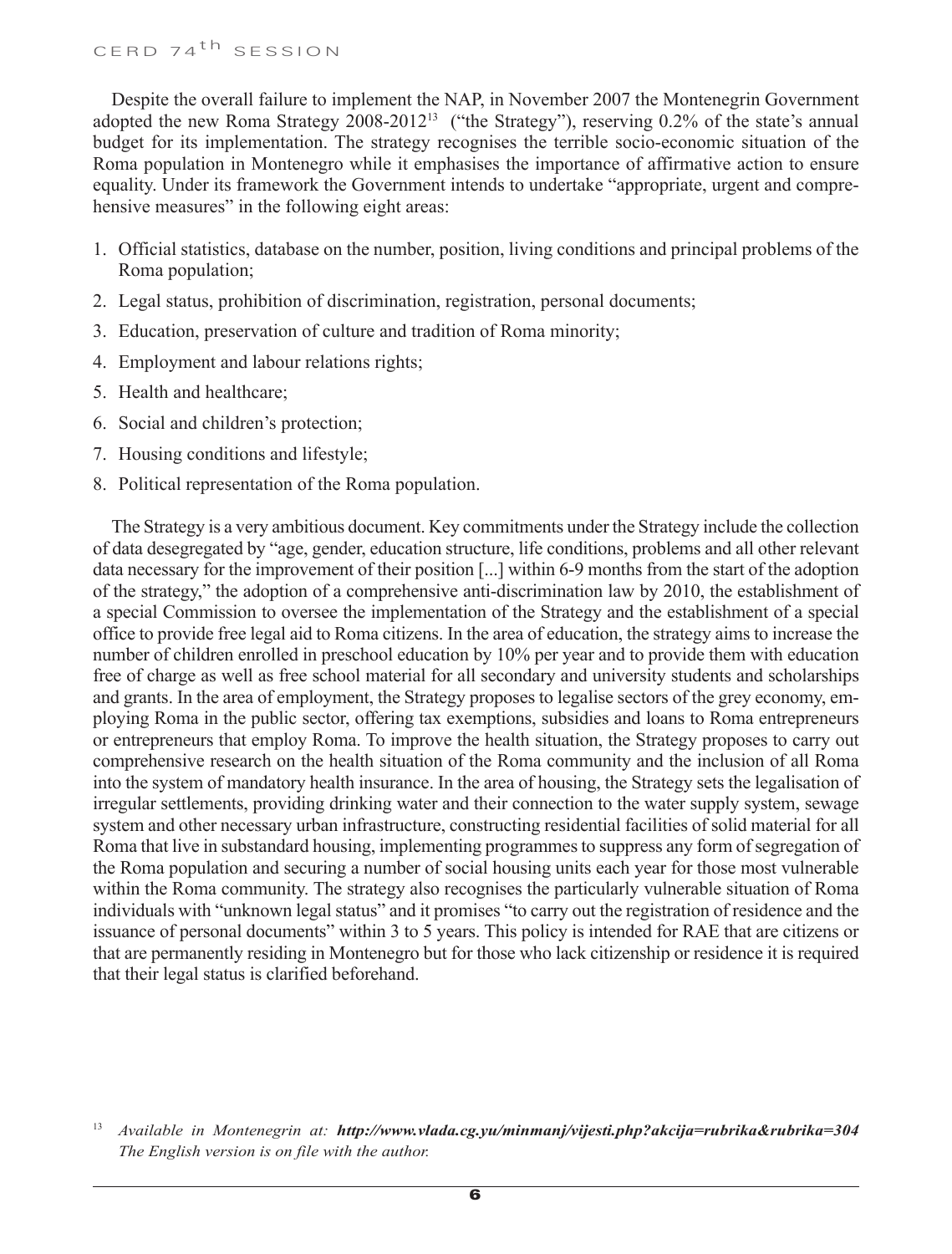The lack of personal documents presents a serious obstacle to the enjoyment of all Convention rights. This is particularly the case with RAE displaced persons and refugees in Montenegro. The research showed that obtaining personal documents was a slow, complicated and costly process, often requiring travel to other places or even outside Montenegro, which many impoverished RAE cannot undertake and/or afford. As a result, some of the interviewees only had temporary refugee IDs (which do not entitle them to use employment centres or social aid), and no permanent personal documents. Ms S. K., a 24-year-old from Niksic who has no identity documents, including no health card, was forced to give birth to her child at home as a result. Ms B. M., a 32 year-old refugee currently residing in Niksic whose husband is currently in prison and does not receive any social help as a result of her refugee status, testified: "None of my four children have ever attended kindergarten as we are not able to provide[identity documents]."

Some limited steps were taken in 2008 to implement the Strategy, although not enough to meet the time schedule envisaged in the document. In March 2008 the Government established the Commission for the implementation of the Strategy composed of relevant ministry representatives. MONSAT<sup>14</sup> started collecting data about RAE in Montenegro but as of January 2009 the results of their research are not yet available to the public. A budget of 43,000 EUR was approved to provide scholarships for RAE students of secondary and university education for the present school year.<sup>15</sup> However, there is no publicly available information regarding the implementation of projects or measures to increase the enrolment of Roma in kindergarten. Furthermore, although the Agency for Educational Issues received money for purchasing and distribution of free school material and books to all Roma children in formal elementary education, the distribution of this material was done with a month's delay, and many of the children did not receive school books at all. No steps have been undertaken to establish the office for free legal help for Roma and there is no information available regarding initiatives to legalise or improve the conditions of irregular settlements. There is no information publicly available on any steps taken to implement the health initiative.

<sup>14</sup> *Statistical Office of the Republic of Montenegro (http://www.monstat.cg.yu/EngPrva.htm).* 

<sup>15</sup> *According to the CRI 45 high school and university students have benefited from this programme.*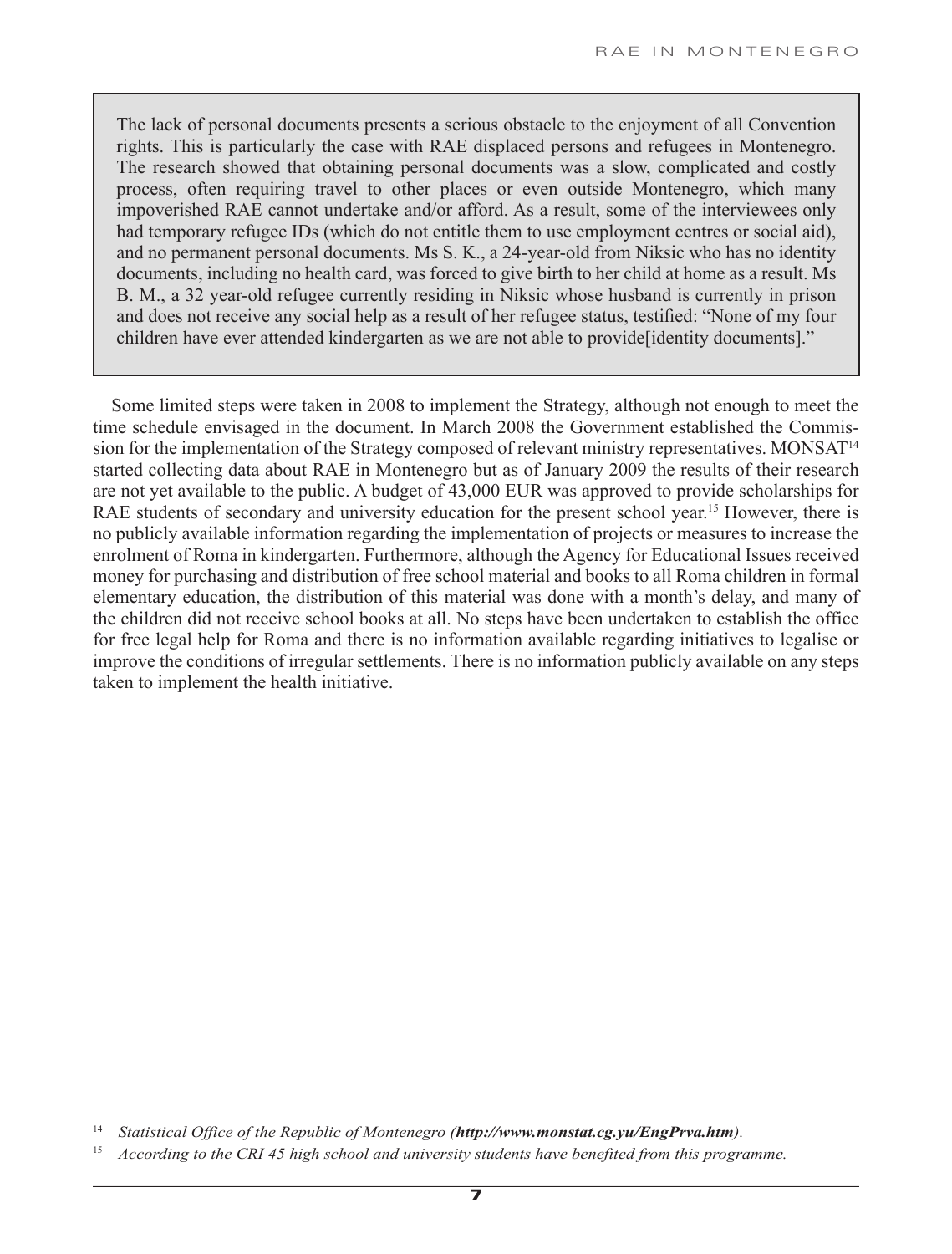## **3. Articles 1 and 2: Prohibition of Racial Discrimination**

According to the Constitution of the Republic of Montenegro adopted on 22 October 2007 "Direct or indirect discrimination on any grounds shall be prohibited (Article 8)."16 The Law on National Minorities was adopted on 10 May 2006.17 In reference to this law the Venice Commission noted that, "unlike the Constitution, the Law on Minority Rights adopted in 2006 contains a citizenship-based definition of national minority in spite of the criticism expressed in this regard by the Venice Commission (...). The law should be amended and the word 'citizen' taken out of the definition. Indeed, the scope of the minority rights should be understood in an inclusive manner and these rights should be restricted to citizens only to the extent necessary."18

Although the State Party report to the CERD Committee<sup>19</sup> recognises that discrimination against RAE individuals takes place it has yet to adopt a comprehensive anti-discrimination law, in line with UN Conventions and European Community law. Such a law was drafted in 2008 and, as a result of intensive lobbying by NGOs, it is expected to be adopted in the first half of 2009, but there is no guarantee of this.20

- 19 *Available at: http://www2.ohchr.org/english/bodies/cerd/cerds74.htm.*
- *20 Information provided by the Center for Democracy and Human Rights of Montenegro.*

<sup>16</sup> *Available in english at: http://www.venice.coe.int/docs/2007/CDL(2007)105-e.asp.*

<sup>&</sup>lt;sup>17</sup> *Official Gazette of the Republic of Montenegro, No. 31/06. Available in Montenegrin at: http:// www.gov.me/eng/minmanj.*

<sup>18</sup> *Available at: http://www.venice.coe.int/docs/2007/CDL-AD(2007)047-e.asp (para 54).*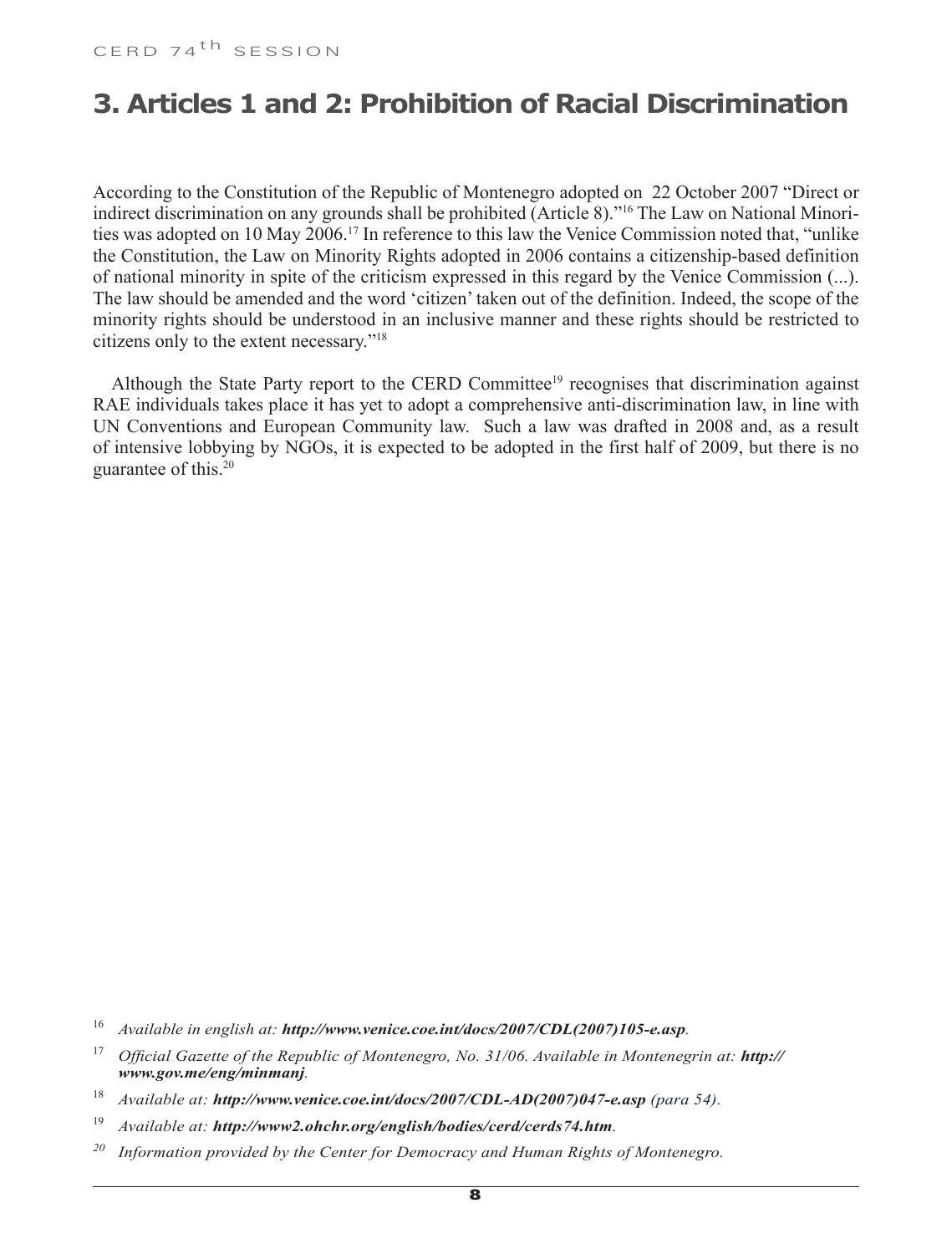# **4. Article 5: Equality before the law**

### **4.1 Article 5b: The right to security of person and protection by the State against violence or bodily harm: Violence against RAE women**

RAE women are often victims of multiple discrimination on the basis of their race and ethnicity. In the context of violence against women this leads to law enforcement officials subjecting Romani women to degrading treatment when they try to report such instances and not providing them with adequate assistance. As a result the Montenegrin state is failing to protect the physical integrity of Romani women. Seventy percent<sup>21</sup> of respondents reported having been victims of domestic violence at the hands of their husbands, in-laws and other family members. The majority of them (67%) were currently living in an abusive situation. However, only in 13%22 per cent of the cases did the victims contact the police. In some cases, the respondents stated their belief that reporting the case to the police might worsen the situation. Indeed in only one of six reported cases did the woman feel that the police provided adequate assistance. In the five remaining cases the police temporarily locked up the perpetrator for periods of 24 hours or less and then released him, sometimes putting the victims at a greater risk. As Ms Nezira Sota, a 47-year-old Romani woman from Podgorica, explained:

*"[The police] did not help me at all; all they did was to say that everything would be fine and that he would not beat me anymore [...]. They winked at him while I was making a statement and I realised that turning to the police was a futile effort and that I just made a bigger problem [...]. Later he got drunk, started verbally abusing me and asking me what I had accomplished by reporting him. He carried on beating me and a few months later he beat me so much that I could not go anywhere, I reported him to the police again and the same story happened so I lost hope and ever since I have never turned to anyone for help."* 

Interviewees also reported cases where police officers merely advised the couple to reconcile, as well as cases where officers made disparaging comments on the act of domestic violence as a 'Gypsy matter." At the other extreme, one Romani woman reported that police officers beat her husband at the police station after she filed a domestic violence complaint. The interviews clearly show that police officers do not intervene effectively in cases of domestic violence in RAE households.

Some RAE women reported being forced to remain in an abusive relationship due to their inability to make a living on their own partly as a result of the systemic discrimination to which RAE are subjected in Montenegro. Low levels of school attainment, high levels of unemployment, widespread poverty and having no alternative accommodation leaves RAE women with virtually no alternative but to remain silent. Ms Beta Imeri, a 26-year-old from Berane, explained: *"I would consider leaving this violent relationship, but where would I go? First, I cannot even write my own name, I am not educated, I have no job and no house; so where should such a person go?"* 

In these circumstances, the lack of state-run safe houses in Montenegro<sup>23</sup> is especially alarming, as is the lack of information that victims of violence have about these centres, which hinders the ability of many women to find shelter when experiencing domestic violence. This clearly constitutes a failure on the part of the state to protect victims of violence.

- <sup>21</sup> *46 out of 66 respondents.*
- <sup>22</sup> *6 out of 46 respondents.*

<sup>23</sup> *There is only one shelter for women victims of domestic violence in Montenegro and two shelters for victims of traffic in human beings*.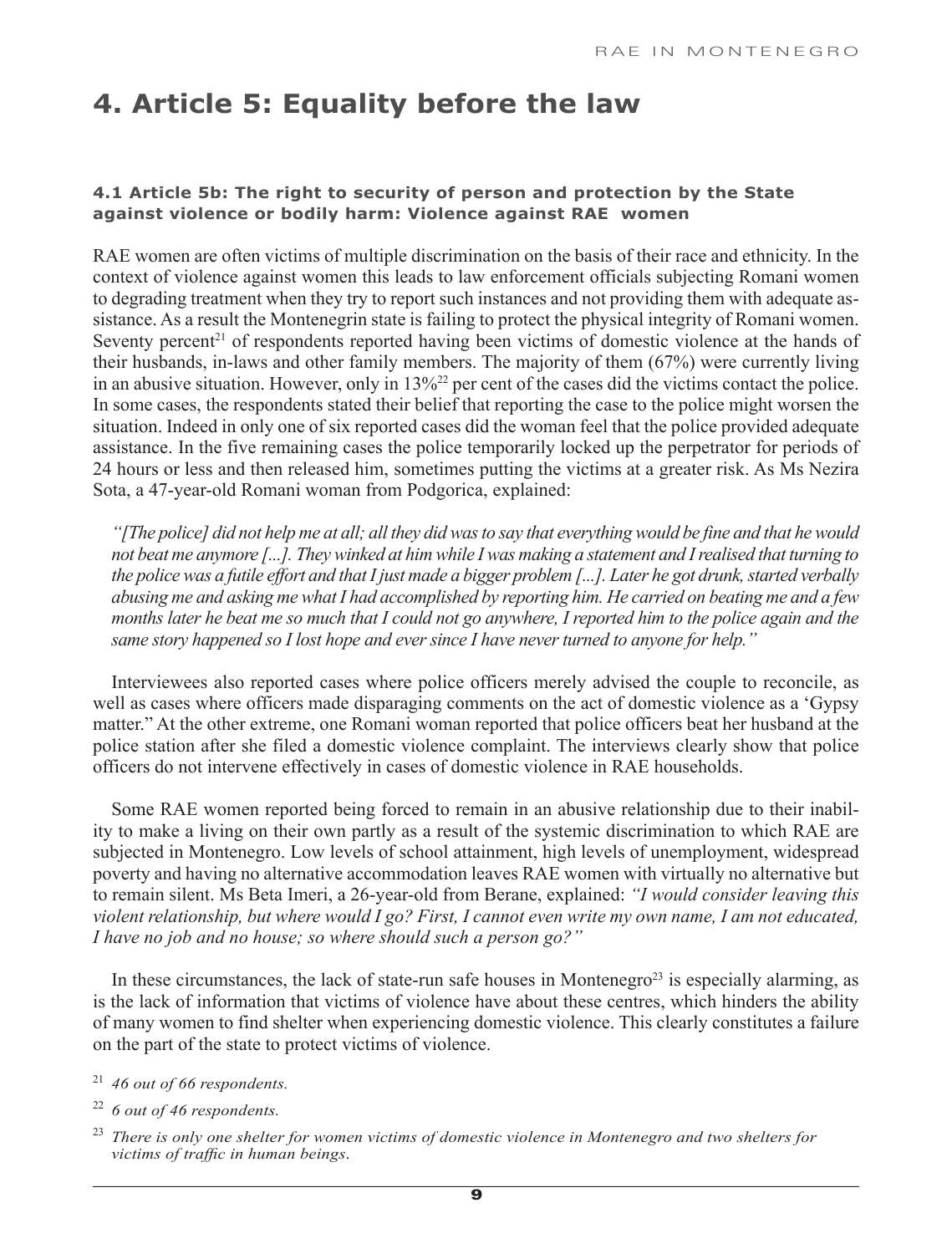#### **4.2 Article 5c: Political rights and Article 2.2: Temporary special measures**

In accordance with the Law on National Minorities<sup>24</sup> adopted on 10 May 2006, a Roma Council funded by the government was established consisting of 17 democratically elected representatives. The council deals with matters such as language, education, media and culture.

In July 2006, a provision of the Law on National Minorities, Articles 23-24 which guaranteed seats in parliament for minorities, was declared unconstitutional by the relevant court. According to the most recent information, at present, Ms Nedzmija Berisa, a physician, is the only politically active Romani representative as a member of the Democratic Party of Socialists in the local parliament of Podgorica.

### **4.3 Article 5e i: The right to work, to free choice of employment, to just and favourable conditions of work, to protection against unemployment, to equal pay for equal work and to just and favourable remuneration**

As recognised in the state report, discrimination takes place in the area of employment.<sup>25</sup> Partly as a result of this, a significant proportion of the RAE community in Montenegro is unemployed and living in poverty. According to UNDP research, 36% of RAE in Montenegro stated that they were unemployed, and as much as  $61\%$  of the unemployed had never actually had a job.<sup>26</sup> The Roma Strategy recognises that only 10.8% of RAE are permanently employed and 43.3% are currently unemployed. Lack of employment amongst RAE women is particularly widespread, with a high number of women unemployed, or engaged in informal work with little to no job security or benefits. Only 13%<sup>27</sup> of the respondents in our research reported being formally employed at the time of interview. A further 68% said they had never held a job in the formal employment market.<sup>28</sup> There is also a great disparity between the wages earned by RAE women vis-a-vis RAE men and the majority society. As the UNDP reports, only 15% of women earn their own income, and on the average they earn 78 EUR per month compared to 169 EUR per month earned by RAE men and 220 EUR by non-RAE women.<sup>29</sup>

A high percentage of women try to alleviate their desperate economic situation by engaging in informal economic activities (mainly the collection of recyclable materials, cleaning, fortune telling or begging). The testimony of Ms Mehmedi Ramiza, a 34 year old IDP from Kosovo currently living in Berane, exemplifies the desperate situation of many RAE families: *"We survive on collecting aluminium, cooper and steel, but the worst are rumours that the discharge zone will be closed; that would mean that we will die of starvation. We hardly even know what to do now and how to survive."*

The interviews show that for RAE women, the lack of availability and affordability of kindergartens and lower levels of attendance to preschool and primary education makes motherhood and employ-

- <sup>24</sup> Official Gazette of the Republic of Montenegro, No. 31/06. Available in Montenegrin at: **http://www.gov.me/** *eng/minmanj.*
- <sup>25</sup> *Available at: http://www2.ohchr.org/english/bodies/cerd/docs/AdvanceVersions/CERD.C.MEN.1.doc.*
- <sup>26</sup> *United Nations Development Program (UNDP). June 2006. At Risk: Roma and the Displaced in Southeast Europe, UNDP, Bratislava. Available at: http://europeandcis.undp.org/home/show/A3C29ADB-F203- 1EE9-BB0A277C80C5F9F2.*
- <sup>27</sup> *9 out of 69 respondents.*
- <sup>28</sup> *47 out 69 respondents.*
- <sup>29</sup> *United Nations Development Program. Vulnerable Groups Dataset. Available at: http:// vulnerability.undp.sk.*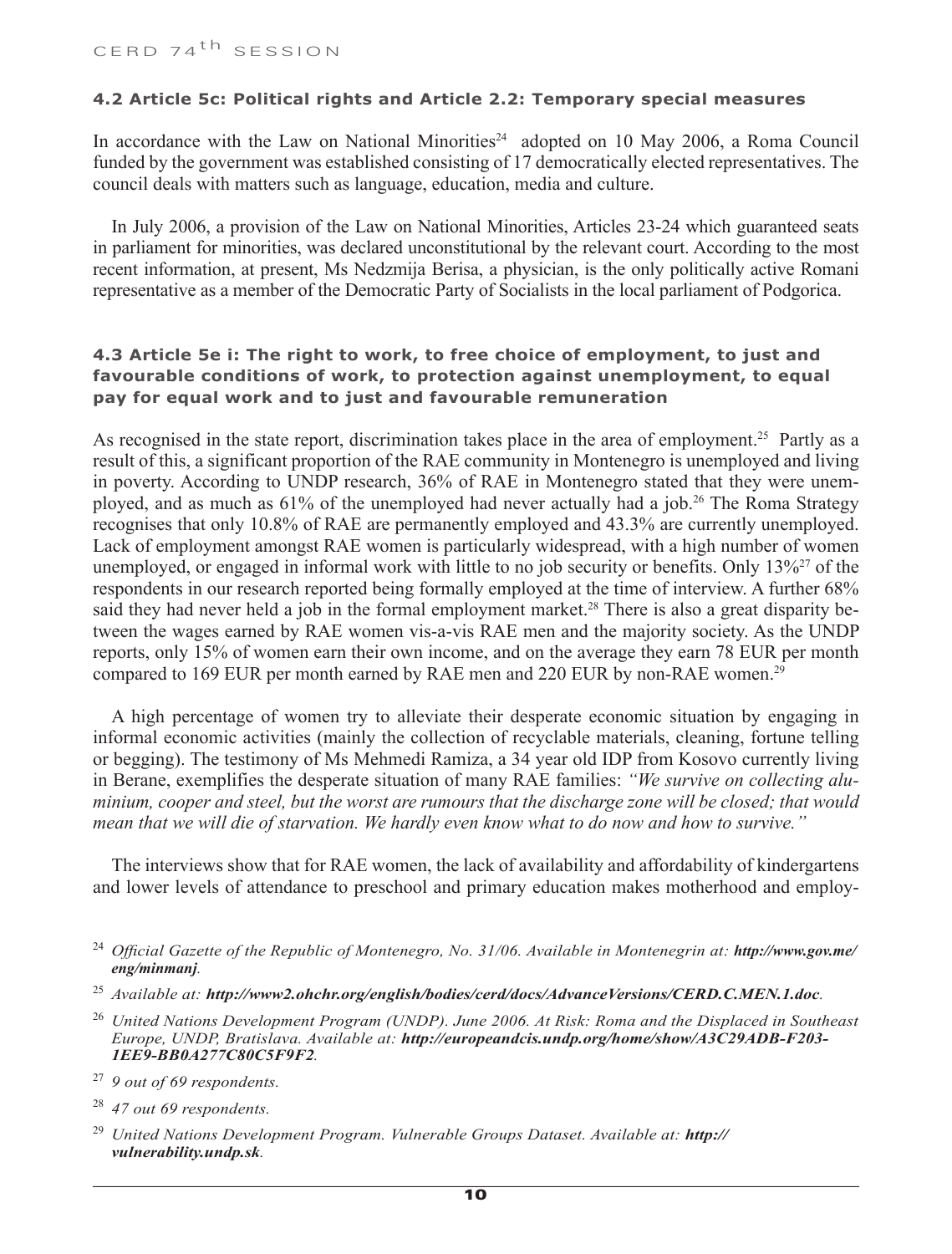ment mutually exclusive responsibilities.<sup>30</sup> As A. H., a 28-year-old mother from Niksic, said, *"The Employment Bureau offered me work but I could not accept it because my children are still small and there is no one to look after them."* 

RAE women also feel that their low levels of education significantly hinder their chances of achieving employment, even when they apply for those jobs in which schooling should not be a determining requirement (i.e. cleaners). Ms Beta Imeri, 26-year-old, stated, *"When it comes to employment, I am not the only jobless Romani person in Berane. Not a single one of us work. Any job would be fine for me in order to stop begging for money, because begging is torture for a human being; only those who beg know what this means. [...] If non-Romani women seek a cleaning job there is job for her, so I believe that the fact that I am Romani makes a big difference."*

Parents reported that the high level of unemployment in Montenegro in general, exacerbated by employment discrimination affecting RAE individuals, leads to children often having to work recollecting iron, cans, pieces of plastic and other recyclable materials at dump sites instead of or in addition to going to school. This hinders their education and places their health at risk.

In addition to the general high unemployment of Montenegrin RAE, unemployment is particularly acute among RAE refugees and displaced persons as they lack the necessary documents to apply for employment and social help, at a time when humanitarian support is no longer widely available.

### **4.4 Article 5e iv: The right to public health, medical care, social security and social services**

The health situation of Montenegro's RAE population tends to be quite precarious as a result of substandard living conditions, widespread poverty and limited access to health care services as a result of discrimination. According to Montenegro's Roma Strategy, the life expectancy of members of the RAE community is considerably shorter than the rest of the population in Montenegro. Fifty percent of the Romani women interviewed during the course of research for this submission indicated that they suffered from some form of chronic or serious illness.<sup>31</sup>

The poor health situation of RAE women is made worse by discriminatory barriers in access to health care. Many RAE women reported persistent discrimination and harassment in access to state health facilities. Over half of the women reported that they experienced discrimination due to their ethnicity either by a doctor or a nurse or both.<sup>32</sup> Examples of discrimination included health practitioners commonly making RAE wait longer than non-RAE for care, with RAE patients often being treated last. For example, Ms Ajna Baljaj, a 56-year-old from Berane, stated, *"I usually get there [to the health clinic] to be the first one but in the end I find myself being the last one that the doctor sees. This is due to the fact that I am Romani woman; as soon as there is a non-Romani person waiting the doctor invites that person in no matter when they arrived."*

In addition, many RAE women reported frequent situations in which health practitioners yelled at them and addressed them in a pejorative manner, referring to them as "Gypsies." A number of health

<sup>31</sup> *30 out of 60 respondents indicated that they suffered from a wide rage of illnesses including high blood pressure, heart problems, diabetes, kidney problems, bronchitis, asthma, tumors, cysts, hyperthyroidism, cancer, gastritis, rheumatism, stomach ulcer, pneumonia, appenditis or were living with the after affects of a stroke.* 

<sup>32</sup> *37 out of 70 respondents.*

<sup>30</sup> *Please see section 5.6 of this report for information on lack of access to education.*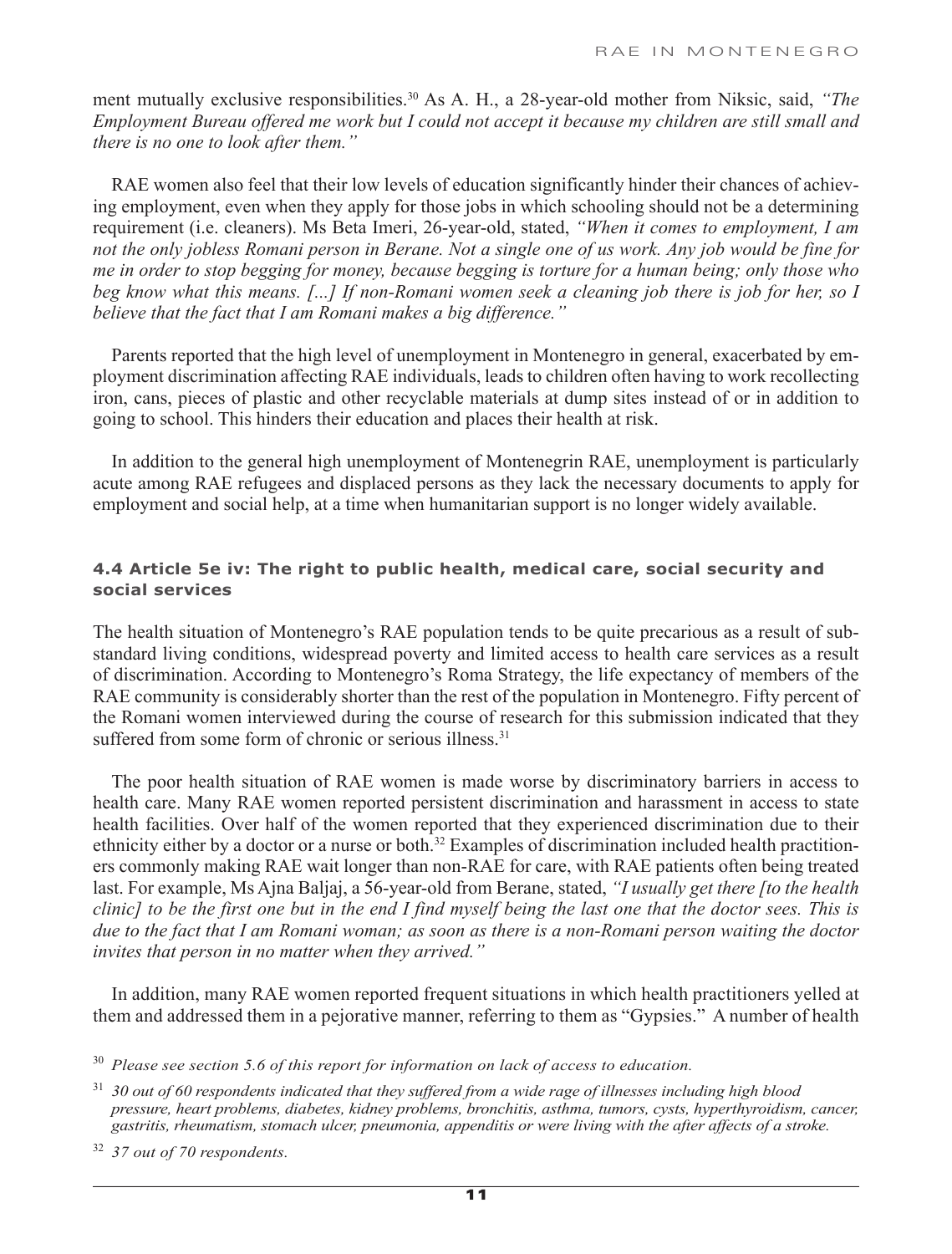practitioners reportedly complain about having to treat RAE, claiming that RAE seek medical assistance "too often." However, most interviewees reported seeking health care only in the case of major health problems, which at least may partly be attributed to the ill treatment they experience when accessing medical services. The following testimonies are illustrative of the treatment afforded to RAE women in Montenegro:

Ms Bedrija Berisa, a 34-year-old from Podgorica, stated: *"Once when I went to the Emergency Service the doctor started to scream at me as soon as I opened the door. He yelled, "Here you are, again, you are sick all the time (...) you Gypsy woman!"*

Ms Katazi Zurafeta, a 45-year-old from Berane, testified: *"No, I do not go to examinations regularly because they [the doctors] receive us badly. As soon as they see you are Romani they begin yelling at you, leave you in the waiting room until everyone else is done. That is why I do not go to doctor unless I am very sick. I mostly use the emergency services."* 

Ms Mehmedi Ramiza, a 34-year-old IDP from Kosovo living in Berane, said: *"A few months ago I was at the hospital with my baby in a room with two non-Romani women. They kept making a mess around the room but when a nurse entered she immediately started loudly yelling at me, calling me a Gypsy to my face and saying that even if I am used to live in chaos I am not allowed to make the same here."*

Many RAE cannot afford medical treatment and medicine not covered by their insurance. According to UNDP survey data, 62% of Roma respondents reported situations within one year previous in which they could not afford to purchase prescribed medicines needed for a member of their household.33 Ms B. S., a 37 year old Roma woman from Niksic who suffers from heart disease, stated that she was prescribed a therapy by the doctor three months ago, but *"I have not been able to afford it."* Ms B. S., a 47-year-old IDP from Kosovo currently living in Podgorica, stated, *"If I cannot find the medicine in the state pharmacy I do not go to the private pharmacy because I cannot afford to buy it."* The interviewees reported that many types of medicine are only available in private pharmacies.

More extreme examples of lack of access to health care services are those in which the person requires an operation but cannot afford it. This was the situation of Ms Melvida Berisa, a 25-year old unemployed Romani woman from Berane. Ms Berisa does not have health insurance as she does not have any personal documents to prove her identity; she testified: *"I have appendicitis; the doctor gave me a referral slip to have an operation. It costs over 1,000 EUR; where can I get that money? I am scared every single day that it might burst in my stomach."*

RAE displaced persons and refugees often do not have valid health insurance cards and other personal documents, which are required to access health care in state institutions. According to UNDP research, 7% of RAE respondents and 9% of displaced persons (including numerous RAE) reported being denied medical services due to a lack of relevant personal documents.<sup>34</sup> Some of them had difficulties with the Montenegrin language, reporting problems in communicating with the health practitioners and not receiving adequate explanations and instructions from doctors. Ms Berisa Rukija, a 26-year-old IDP from Kosovo living in Berane, told the ERRC, *"I have many problems with the language. I do not understand half of the words they say and when you ask them to repeat the explanation, they pretend as if they had not heard you."*

<sup>33</sup> *United Nations Development Program. June 2006. At Risk: Roma and the Displaced in Southeast Europe, UNDP, Bratislava. Available at: http://europeandcis.undp.org/home/show/A3C29ADB-F203-1EE9- BB0A277C80C5F9F2.*

<sup>34</sup> *United Nations Development Program. June 2006. At Risk: Roma and the Displaced in Southeast Europe, UNDP, Bratislava. Available at: http://europeandcis.undp.org/home/show/A3C29ADB-F203-1EE9- BB0A277C80C5F9F2.*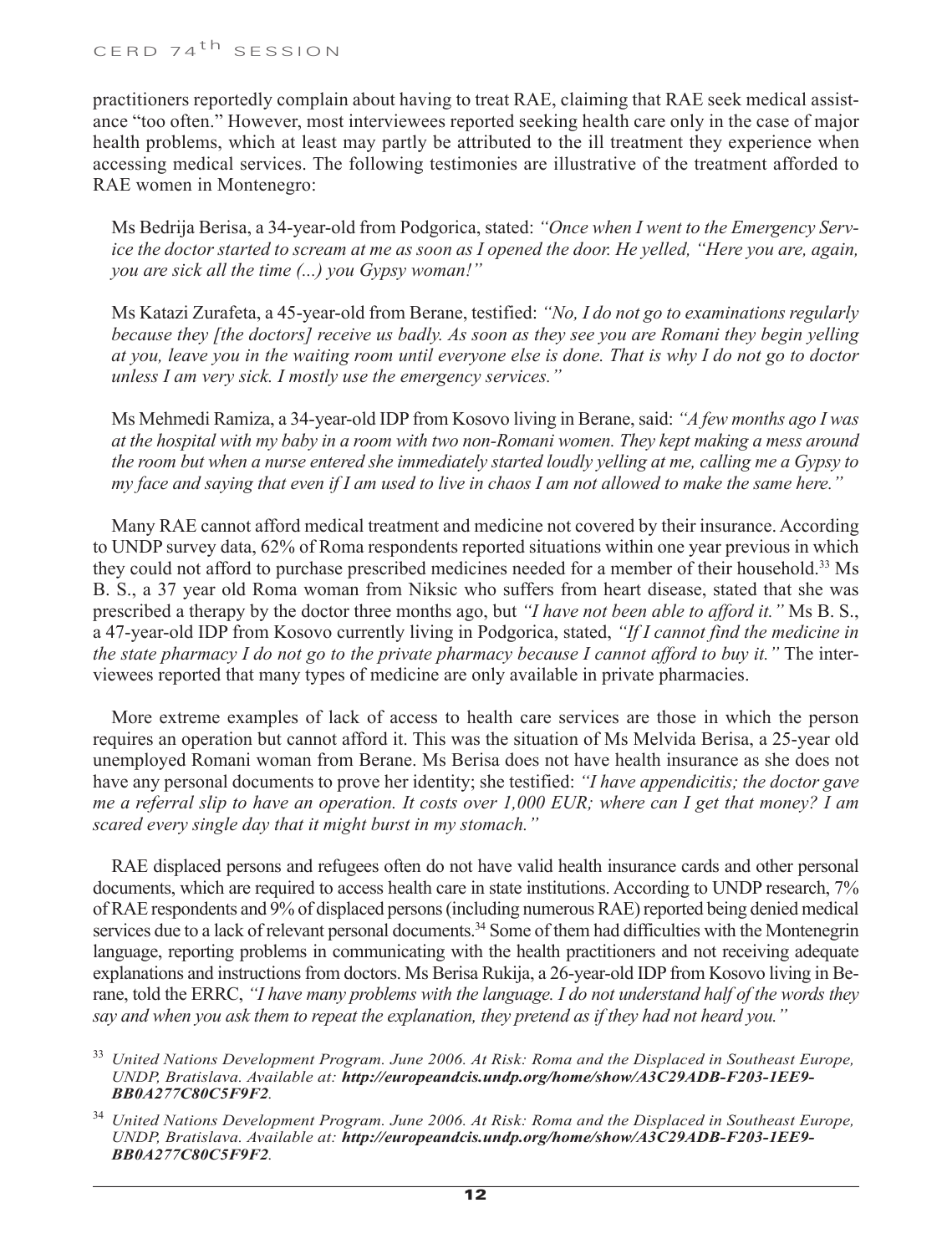With regard to the reproductive health needs of RAE women, ERRC research suggests that most cannot access and/or afford adequate advice, treatment and pharmaceuticals. One interviewee alleged that she was sterilised at a state hospital during her second childbirth in 1998, without being informed and without having given any form of consent. She became aware of having being sterilised only recently when she visited a gynaecologist to seek advice on getting pregnant again.

#### **4.5 Article 5e v: The right to education**

According to the research, the participation of Romani children in formal education in Montenegro continues to be disproportionately low and early drop out remains prevalent. Numerous sources confirm the lack of access to education for Montenegrin RAE. The 2006 UNDP survey indicated that only 55% of RAE in Montenegro were literate, compared to 99% literacy for domiciled non-RAE. The same source reported than only 10% of adult RAE in Montenegro completed primary education, only 2% graduated from a high school, whereas 38% of eligible RAE children attend primary schools.35 According to Montenegro's Roma Strategy, 80% of RAE are illiterate.<sup>36</sup>

ERRC research indicates that the major factors contributing to early dropout rates amongst RAE children include violations of other economic and social rights, as numerous RAE parents cannot afford the costs associated with education such as school materials or adequate clothing. Ms Ajsa Krasnici, a 59-year-old woman from Niksic, stated that neither she nor her children were able to attend school *"because I couldn't afford it."* Her grandchildren had attended an *"informal school"*37 temporarily but eventually they also had to drop out after the 3<sup>rd</sup> or 4<sup>th</sup> grade as a result of poverty. The testimony of Ms F. F., a 30-year-old from Niksic, reflects the situation in which many RAE families find themselves: *"It*  is always difficult for me when we have to get books, clothes and shoes because all six of my children *go to school, and then there is breakfast as well."*

Pressed by poverty, many RAE children have to start contributing to family income at a very early age which seriously hinders their access to primary education. As Ms Ajna Baljaj, a 56-year-old IDP from Kosovo living in Berane explains *"Two of my children don't have free time [to attend school] since they spend whole days collecting old iron because we survive everyday of it."* Poverty forces RAE children to work in violation of international and domestic legal norms.

The government is not taking adequate steps to ensure that RAE girls access education on an equal footing with their non-Romani peers. In field research, nearly 50% of respondents<sup>38</sup> stated that the lesser focus on girls' education among RAE parents was the main reason to stop attending school. Furthermore, a considerable percentage of interviewees (26%) affirmed that they had dropped out of school to look after the home or younger siblings, tasks that are perceived of as female responsibility in RAE households. The following testimonies are illustrative of this situation:

Ms Zaneta Gasi, a 29-year-old IDP from Kosovo living in Berane, testified: *"My parents never enrolled me in school and they were not interested in having me educated as they were illiterate them-*

<sup>35</sup> *United Nations Development Program. June 2006. At Risk: Roma and the Displaced in Southeast Europe, UNDP, Bratislava. Available at: http://europeandcis.undp.org/home/show/A3C29ADB-F203-1EE9- BB0A277C80C5F9F2.*

<sup>36</sup> *Available in Montenegrin at: http://www.gov.me/eng/minmanj. The English version is on file with the author.*

<sup>37</sup> *The interviewees mentioned "informal school" when referring to education outside regular formal school such as evening lessons or for children whose age does not correspond to the class they should be attending.*

<sup>38</sup> *Out of a total of 61 Romani women respondents.*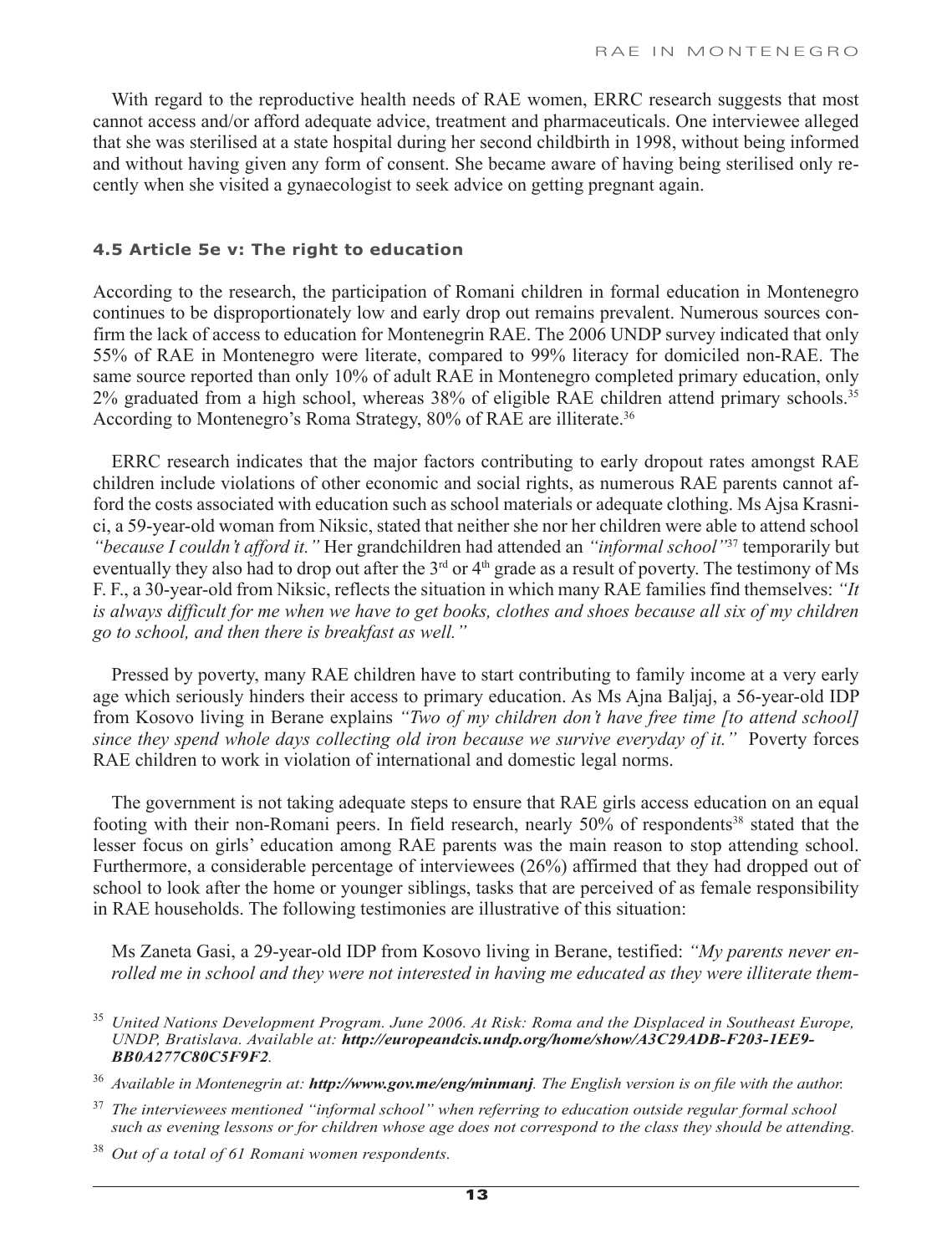*selves. […] I regret bitterly that I never went to school […]. That is why my children go to school now. I do not want them to suffer as I did, because there is nothing without school."*

RAE mothers reported that racial discrimination at school against RAE children of both sexes, including verbal and physical harassment by non-RAE children and neglect or verbal abuse by non-RAE teachers, also contribute to the early dropout rates. In field research, 44 RAE women answered questions about school harassment: 9 reported that they themselves suffered harassment due to their ethnicity from non-RAE classmates as students and two women said that teachers harassed them. Fifteen women reported that their children have suffered harassment due to their ethnicity by schoolmates and two women reported that teachers harassed their children.

According to field research, many non-RAE children reportedly do not interact with RAE schoolmates or harass RAE children. Adequate reactions by school officials are lacking: many of the RAE parents interviewed noted that teachers and school officials often refuse to intervene and protect RAE children, or they promise to intervene yet do not act on it. One RAE interviewee was compelled to take her two daughters out of elementary school because non-RAE children repeatedly physically attacked them. The following testimony outlines the difficult position of RAE children and parents:

Ms B. S., 37-year-old from Niksic, testified: *"My children attended a school named Jagos Kontic,39 but they had to quit after having problems with some non-Romani schoolmates. Everyday after school, their classmates harassed them as soon as they left the building. Often they would come home with their legs full of bruises as a result of having been kicked. I went to the school principal to put an appeal but he said that they are not responsible for the children when outside the school gate so he couldn't do anything. He said that someone would have to wait for them outside the school to stop the children from fighting each other. I went there a few times but I was not able to go anymore because I have other small children."* 

In another instance, a teacher who allegedly punished RAE children in a humiliating manner later denied the act, indicating that "Romani children always lie." The mother of the boys, Ms B. B., 34 year-old from Podgorica, eventually decided to withdraw her sons from this school. "The school they attended was really awful because they were beaten by the majority pupils and they eventually gave up going to school. I went to visit the school and talk to the principal but we were told that they [the school officials] would only guarantee security while they [the children] were in school; he said that when the children exit the school they [school officials] are not capable of protecting them. I decided to take my children out of the school because I didn't want them to be beaten every day."

Many parents reported that their children are jeered at because of their poor clothing and they feel they are second-class students because of their poor conditions.

Negative treatment by schoolmates and often teachers leads to the isolation of RAE children at school: *"My children are mostly separated from other children. There are several Romani children in their school so they are all together during breaks and they have lunch together,"* said Ms H. D., a 37 year-old mother from Herceg Novi.

Language barriers posed another important obstacle to equal education as many RAE children reportedly speak Romanes as their mother tongue. Some RAE interviewees reported that they themselves or their children had been placed in special schools for children with mental disabilities, although they had no disabilities themselves, for reasons including reported difficulties speaking the majority

<sup>39</sup> *Numerous complaints were received from mothers whose children attended this school.*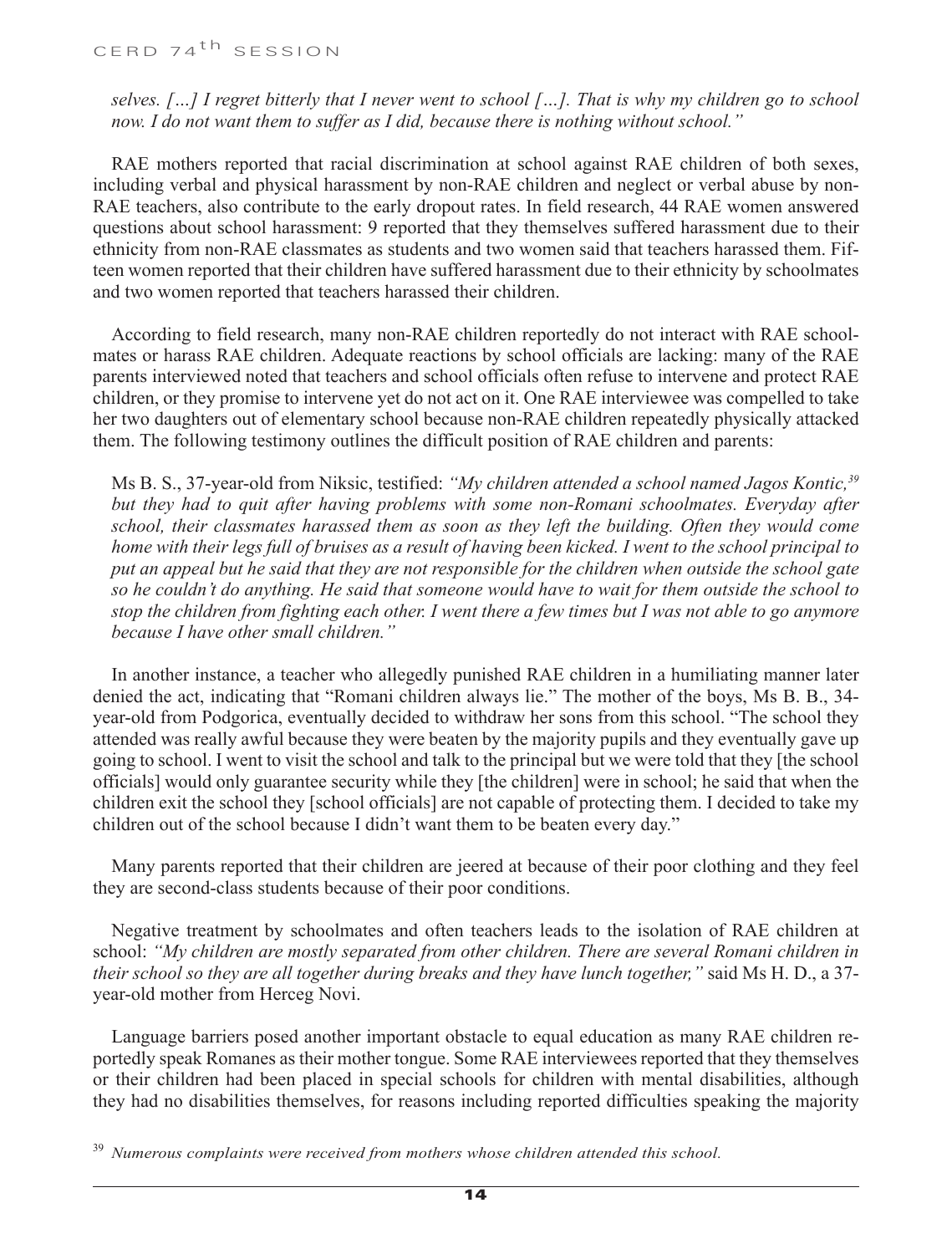language or the lack of available places in regular schools; others simply were not aware of the justification. This is a common pattern of segregation in other countries in Central and Eastern Europe<sup>40</sup>. Further research would be necessary to establish if this is the case in Montenegro too.

In other cases reported, RAE children were referred to enrolment to schools for adults or to "Romani classes" at regular schools. In the words of Hatidza Jolaj a 46 year old RAE school assistant at an elementary school in Niksic: *"There were big problems when 70 Romani children started school as external students; local non-Roma rose up against it by saying they did not want their school to be a Gypsy's school. The locals forbade their children from attending regular lessons. Later, the director and Parent's Council decided that the Romani children should attend school during the weekend. When the CRI reacted, a decision was reached that the Romani children should go to school during the week but only after 17:00 after the children of majority population had left. There was no other way to solve the problem."*

Ms H. D., a 37 year old from Herceg Novi, testified: *"Two of my children attend special school, I suppose it's because they don't understand the language well."*

Ms S. B., a 22 year old from Herceg Novi, said: *"I do not know the reason why I went to special school; the school pedagogue told me that I would go to a special school. The school programme was not the same I couldn't continue studying after graduating from primary school. I could only continue in Podgorica41 where there is the special secondary school […]. Now I see that special schooling withheld many things in my life. The teachers were ok; they were working with children who had visible physical and psychological difficulties. But my brother and I, as well as some other Romani children in that class, had no physical or psychological difficulties".*

Ms Hatidza Jolaj, a 46 year old IDP from Kosovo living Niksic, stated: *"My grandchildren attend school but go to lessons with Romani children only."*

Interviewees also noted cases in which their children were commonly placed at the back of mixed classrooms, away from other children, effectively creating spatial segregation within the classroom. Ms J. I., a 25 year old from Niksic, stated, *"I faced discrimination by teachers; they used to seat me in last desks and didn't care whether I learned or not."*

According to the report, "Equal Access to Quality Education for Roma,"42 residential segregation is closely linked with school segregation as many RAE children live in refugee camps or otherwise in residentially segregated settings and attend school in that area. According to a research carried out by the UNDP43 "One out of ten (11 per cent) RAE households report no accessible educational establishments for the children in the household to attend or to continue their education, compared to 2 per cent of domicile non-RAE and 3 per cent of surveyed refugee/IDP households.

With regard to kindergarten attendance, numerous RAE families interviewed could not afford to send their children to kindergarten which are not free of charge in Montenegro. In addition to school fees, respondents mentioned that their children or grandchildren may lack proper clothing, shoes or school equipment which hinders them from going to school or may cause non-RAE classmates to

<sup>40</sup> *For more information in educational segregation please see: http://www.errc.org.* 

<sup>41</sup> *Podgorica is located is located 114 km. away from Herzeg Novi.*

<sup>42</sup> *Equal Access to Quality Education for Roma Volume 2 http://www.eumap.org/topics/minority/reports/ roma\_education/reports/national/montenegro/romeduc\_montenegro.pdf.*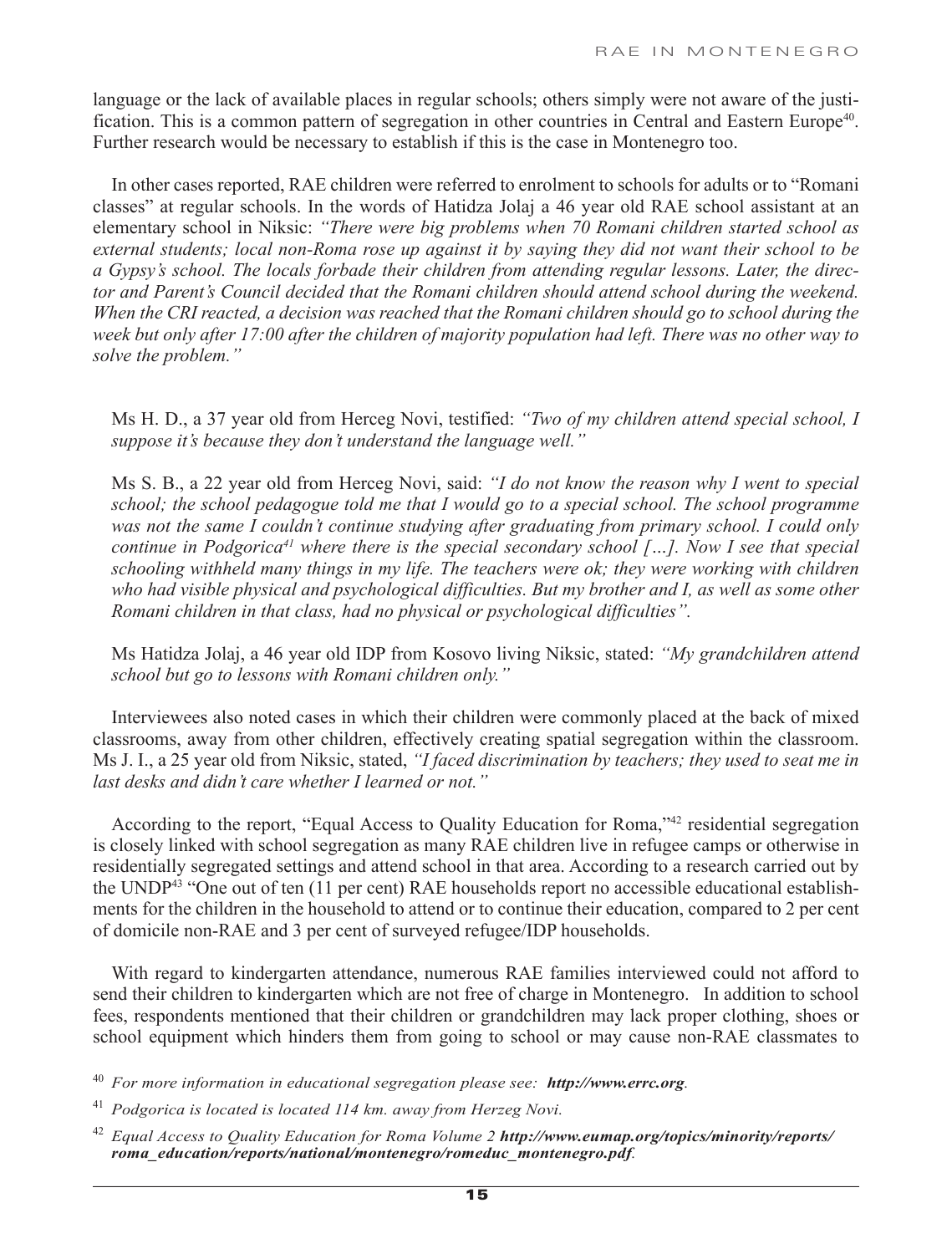tease their children. Additionally, as RAE settlements are often separated from majority settlements or located at the periphery, the location of kindergartens and their distance from RAE settlements were often noted to be a concern, in terms of both travel expenses as well as security. Ms Gasi Fikkreta, a 34-year-old from Niksic whose only source of income is social welfare, stated: *"My kids didn't go to kindergarten. You have to pay if you want to register kids in kindergarten."* 

Without attending kindergarten, RAE children have a considerably smaller chance to successfully integrate in primary schools. Several RAE mothers interviewed stated that their children were attending kindergartens run by NGOs. While it is positive that the opportunity to attend kindergarten is provided to these children, NGO-run kindergartens often become RAE-only centres, which defeats one of the primary purposes of sending children to kindergarten in the first place: to learn the Montenegrin language in an integrated environment. As Ms Baramša Beriša, a 25-year-old from Berane, testified: *"I would like my child to go to kindergarten with majority children because if there were children speaking the majority people language my child would sooner be able to speak the language he needs for future schooling and would integrate easier with the majority society."*

Furthermore, access to pre-school is limited by the shortage of places available, which disproportionately affects RAE children, as priority is given to families where both parents work. Given the level of unemployment among RAE, this condition is rarely met.<sup>44</sup>

As RAE children often do not attend kindergarten and regular school, a large burden of care work falls upon Romani women, which prevents them from leaving home. Consequently, women miss work opportunities, cannot seek adequate health care, etc.

<sup>43</sup> *Available at: http://europeandcis.undp.org/uploads/public/File/rbec\_web/vgr/Roma\_Report\_ Montenegro.pdf.*

<sup>44</sup> *Equal Access to Education for Roma, Vol 2 OSI. Available at: http://www.eumap.org/topics/minority/ reports/roma\_education/reports/national/montenegro/romeduc\_montenegro.pdf.*